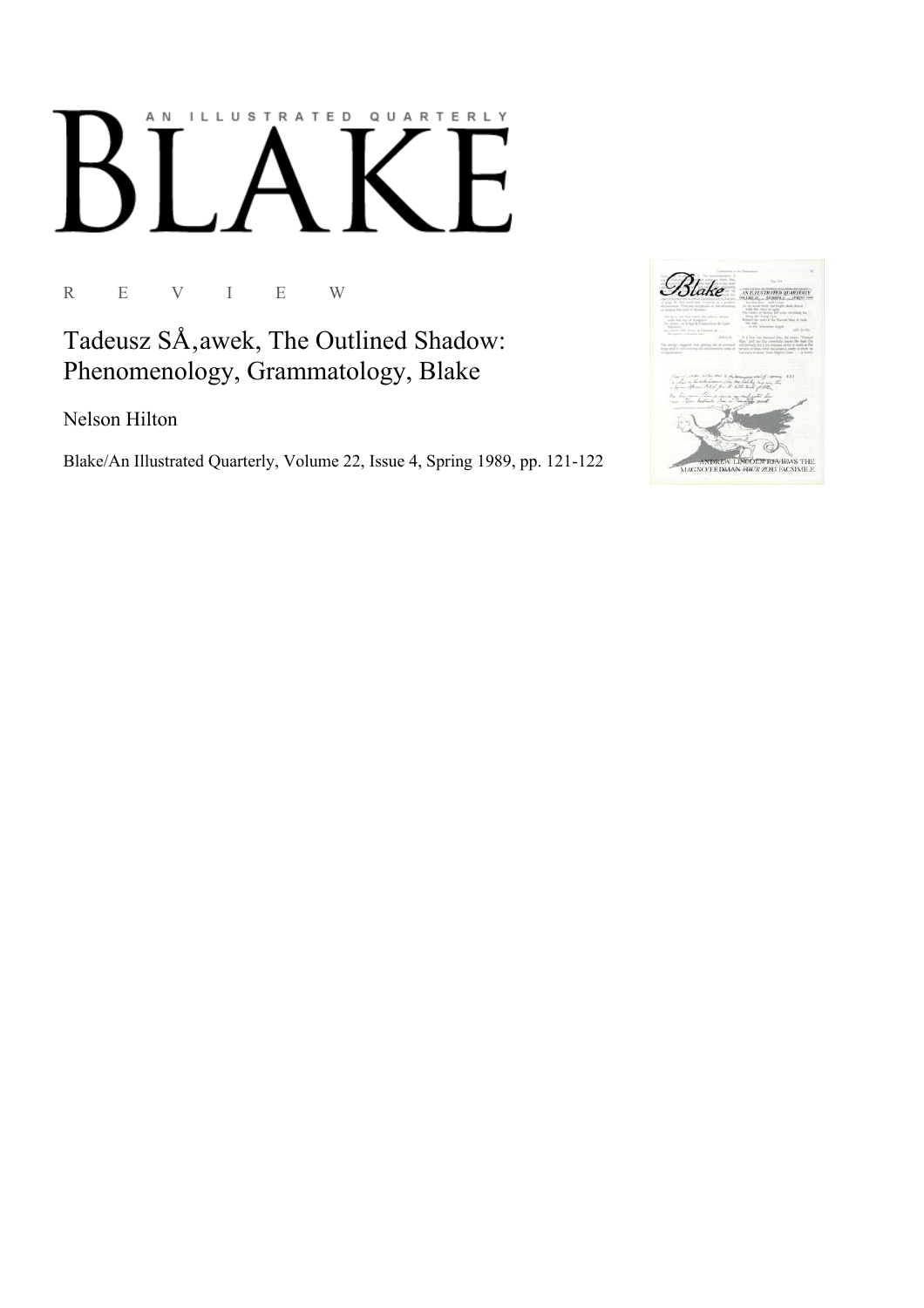Tadeusz Sfawek, *The Outlined Shadow: Phenomenology, Grammatology, Blake.*  Katowice: Uniwersytet Slaski, 1985. 159 pp., 4 illus., summaries in Polish and Russian.

Reviewed by Nelson Hilton

"Who's speaking?" is a question young readers of the new age routinely address to every bit of writing. Which is to ask, "What's the origin?—where does this text come from?" Except for the happy few who still believe in the fiction of intentionality, such questions go unanswered; but they set the quest in motion, and the journey not the arrival matters. In this context, a striking feature of Blake's work is its (apparent) author's apparent deferral of authority, as in the famous claim to be but "the Secretary the Authors are in Eternity" (letter of 6 July 1803). Still more dramatic *Is Jerusalem's* opening address "To the Public," where the lyric logic seems to be that "I" will print because "I" "hear" the "voice" of "that God from whom [all books are given]", a "voice" that "speaks in thunder and in fire," that is, *speaks* in "Thought" and "desire." As so often in Blake, seemingly firm declarations dissolve into the sliding possibilities set up by the constituent parts. The conclusion of *Jerusalem* offers another telling instance in the opposing readings of "identified": "All Human Forms" . . . what? Became one entity together (id-ens)? Or became each itself a unique thing? The thing, one imagines, is to think these things together—no thing at all but a process ("living going forth & returning"). And if "one" manages that, who's thinking?, who's imagining? Moreover, does this "process," the attempt to gain some vision or imagination of "Jerusalem" have any meaning or end?

Tadeusz SJawek's entertaining meditation on such heady issues situates Blake before Heidegger and Derrida, both of whom are seen to incarnate differing implications of Blake's work. While "Blake nostalgically looks back (or rather listens back) to a traditional situation of the Western metaphysics in which a sign is a reflection, a necessary but inadequate representation of the original plenitude," he nonetheless "seems to see the illusive character of his efforts, and thus is on the verge of breaking away" from that tradition, "painfully aware of nonexistence of the origin which can haunt his mind, but which cannot make its appearance" (73). Blake's work is thus at the origin in a mythic history of the late-eighteenth-century advent of the modern/postmodern:



"Blake marks a moment in the Western thinking which still admitting the necessity of origin, the inexorable character of the liaison between the signifier and the signified, intuited already the difficulty which made the search for the origin a mythic, eternal, neverending procedure" (73).

For Slawek, Heidegger is closer to Blake, which makes Derrida the truer heir. "Heidegger and Blake both speak of the thing unconcealed in its Being ('the entity as it is in itself), and both underscore the independent character of this occurence" (90), though Blake "betrays the Heideggerian discourse by allowing the treatment of material objects as mere shadows, 'hindrances' of ideas" (101). These shadows Blake can only outline. Derrida, however, shows a Heidegger—like Blake and the rest of us —trapped and inwoven using signs which finally cannot point beyond themselves (neither to "Being," nor "the entity as it is in itself," nor "Eternity," for example) but only to other signs. As Blake seems to suggest in the opening address "To the Public," mentioned above, God is the giver of "all books" and "the wond'rous art of writing": Divine "speech" is writing itself. "It follows, then, that even